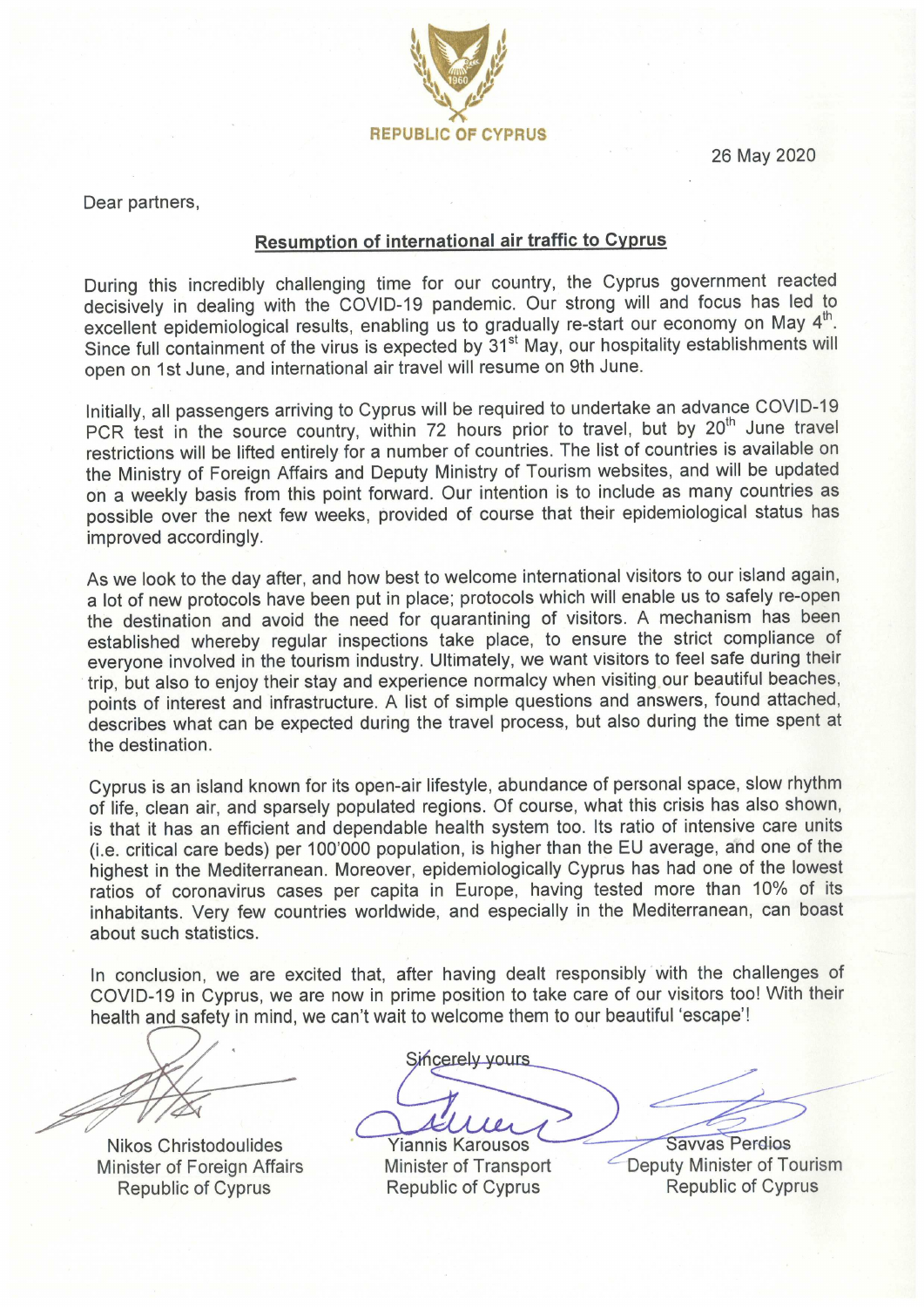## **COVID-19 Destination Protocol - Cyprus**

### Entry into the country

### *Q1: How will travelers be able to enter the country?*

- a. Source countries are divided into two categories (A and B) based on internationally available epidemiological data. As of  $20<sup>th</sup>$  June, persons flying from Category A countries face no restrictions when traveling to Cyprus; people traveling from Category B countries are required to have a PCR test done at the source country, 72 hours prior to travel. The PCR test certificate will be requested prior to aircraft boarding, and should also be displayed at border control at the destination.
- b. For travelers from Category B, whose country is unable to make PCR testing widely available to the public, compulsory testing will be required upon arrival at Cyprus airports. The cost of testing is borne by the traveler, and the expected cost is estimated at 60 Euros per person (this may eventually drop further as technology advances are made and international availability of testing kits increases). Test results will be available up to 24 hours later, so in the meantime travelers will be asked to self-isolate at their booked accommodation.
- c. Travel from countries which are not featured in the above two categories, is allowed only in exceptional circumstances and after receiving prior approval by the Cyprus authorities.

#### *Q2: What other documentation is necessary?*

- a. A 'Cyprus Flight Pass' will be made available on the website [www.cyprusflightpass.gov.cy,](http://www.cyprusflightpass.gov.cy/) which can be accessed and filled in electronically. For traveler facilitation, copies will also be made available at airport check-in counters. A filled-in copy of the flight pass will be requested prior to boarding, and at border control at the destination.
- b. The flight pass will include the following points: a) a questionnaire requesting information on a person's travels in the 14 days prior to visiting Cyprus b) confirmation that a person has not traveled to/from or lived in a country other than those included in Category A and B, in the 14 days prior to travel c) confirmation that a person has not shown any symptoms related to COVID-19 in the 72 hours prior to travel d) confirmation that a person has not knowingly been in touch with COVID-19 patients in the 14 days prior to travel e) disclaimer that travel is taking place at a person's own responsibility, and that the Republic of Cyprus or businesses operating within it, cannot be held liable for infection at any point during the travel process f) disclaimer that upon return to their country of origin, a person will notify the Health Authorities of Cyprus, should they display COVID-19 symptoms in the 14 days after leaving the island.

### *Q3: What criteria is taken into consideration before categorizing countries?*

a. Cyprus has decided to follow a categorization system in order to ensure equal treatment of countries with similar epidemiological results. The system is transparent, avoids discrimination, is dynamic, and evaluated daily so that countries can be added and removed based on the latest data available. The team which evaluates country data on a weekly basis, is comprised of scientists, epidemiologists, statisticians and public health professionals.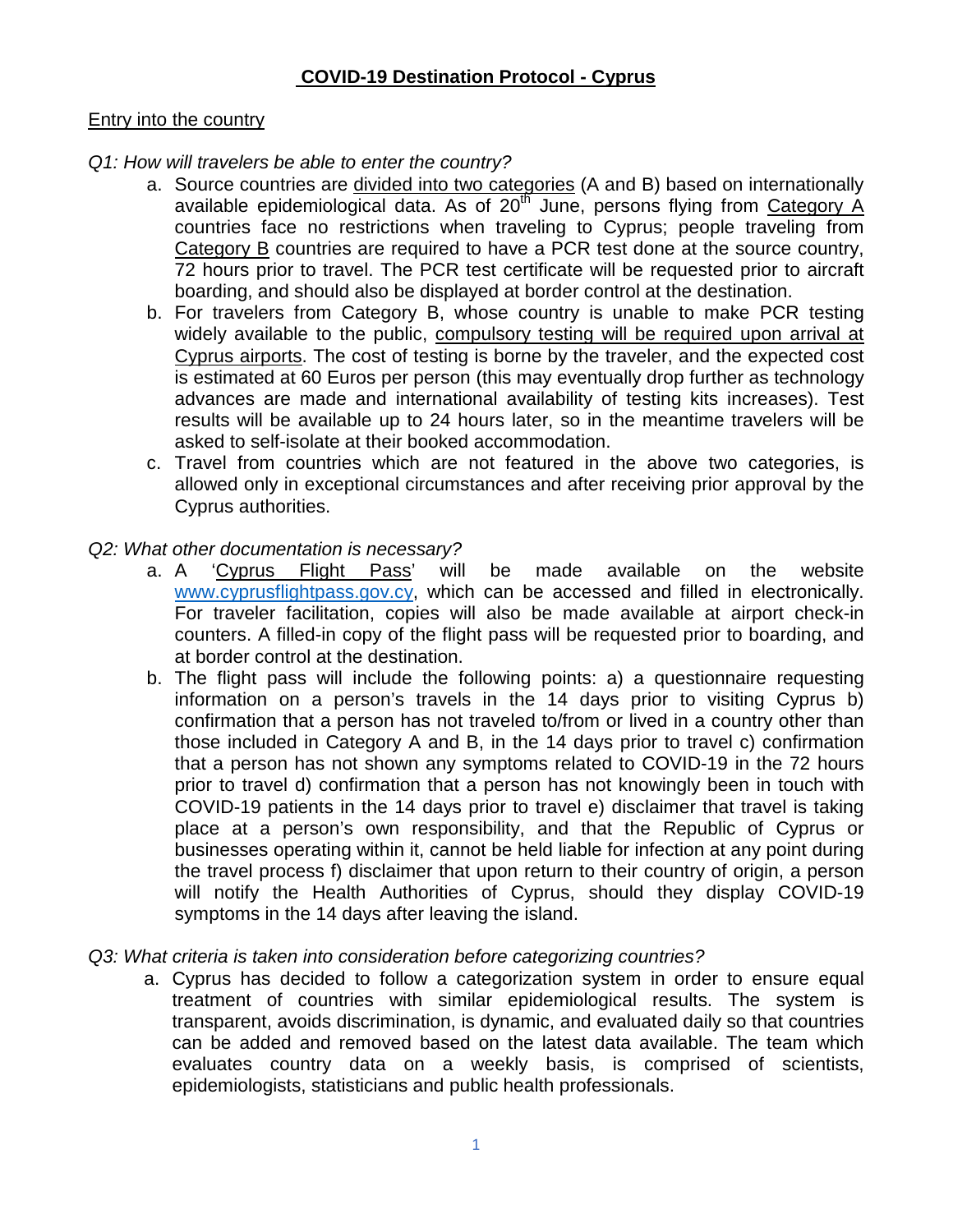b. Examples of data points which are considered for each country (the list is not exhaustive) are: effective reproduction number 'R(t)<1' of the virus; daily cases per 100'000 population; weekly deaths per 100'000 population; weekly number of performed tests per 100'000 population; prevalence of the virus within the community; risk assessment of each country based on data from WHO and ECDC. No one statistic can define the categorization of each country; instead, categorization depends on the summary of all data points considered.

# Transport protocols

*Q4: What protocols can be expected on airplanes?*

- a. Prior to boarding, travelers will need to show their valid PCR test certificate (if applicable) and 'Cyprus Flight Pass'
- b. Travelers' temperature may possibly be taken prior to boarding
- c. Wearing of masks may be made compulsory during the flight

# *Q5: What other protocols can be expected in Cyprus airports/port terminals?*

- a. Entrance or passage will only be allowed to travelers and staff
- b. Travelers will have their temperature taken at border control
- c. A physical 'COVID-19 Information Desk' will be made available for travelers requesting information upon arrival

### Destination protocols

*Q6: Are there any general protocols that will apply to the whole destination?*

- a. Enhanced health, safety and hygiene protocols have been devised for all hospitality establishments, and extensive training of staff will take place prior to the destination opening for visitors.
- b. Physical distancing measures will be followed in all parts of the destination, so that people who do not belong to the same travel group maintain a reasonable distance from each other (2 sq. meters outdoors, and 3 sq. meters indoors).
- c. Where physical distancing is not possible, wearing of a face mask will be compulsory for both staff and visitors (airplanes, airports, ports, taxis, buses, diving/safari jeeps, lifts).
- d. Frequent aeriation will be taking place in all indoor areas, so that air conditioning can be enhanced with regular input of fresh air.
- e. Antibacterial gel will be made available in all establishments, at entrances, reception areas, lounges, public toilets, lifts etc.

# *Q7: Buses/rental vehicles/taxis/diving and safari jeeps*

- a. Frequent aeriation and disinfection of buses
- b. Disinfection of rental vehicles after their return (including keys)
- c. Disinfection of all touch points after every route, for taxis and diving/safari jeeps (door handles, seats etc.)

*Q8: Archaeological sites, museums, theme parks, mini cruises, diving sites, water sports*

a. Disinfection of all touch points after every use (artefacts, touch screens, rides, door handles, seats, diving equipment, water sports equipment etc.)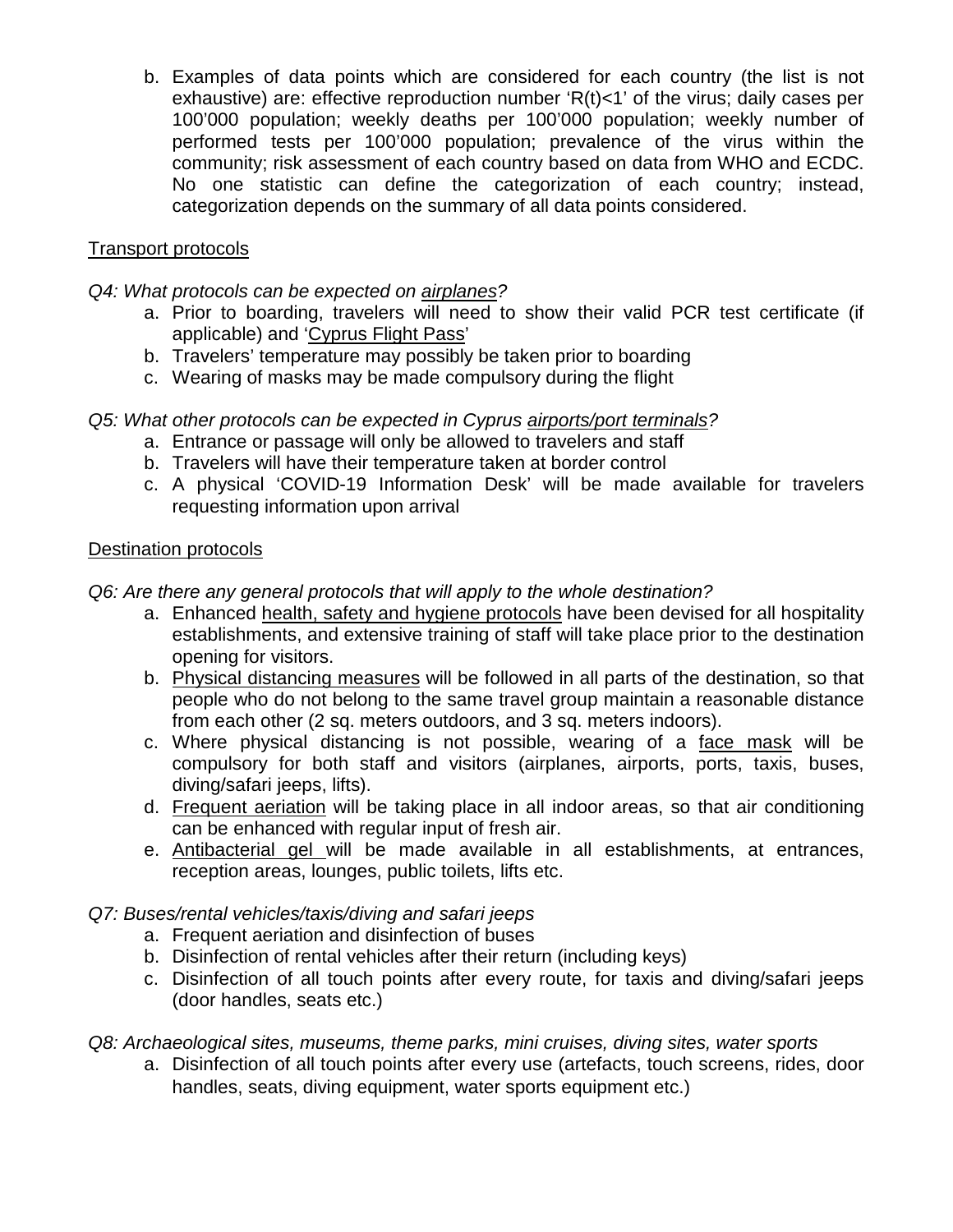- *Q9: Swimming pools, beaches and water parks*
	- a. Disinfection of sun beds, umbrellas and personal safe boxes after every use
	- b. Distance of 4m between umbrellas and 2m between sunbeds of persons not belonging to the same group
	- c. Physical distancing will not apply to life guards who are called into urgent life-saving action

## *Q10: Accommodation establishments*

- a. Use of masks and carrying out of appropriate hand hygiene, for all housekeeping and service staff
- b. Dispersion of guests at 'group check-in'
- c. Rooms will not be allocated to new arrivals, unless enough time has passed for appropriate cleaning, disinfection and aeriation
- d. Disinfection of room keys/cards after every departure
- e. Where food or drink is displayed on self-service stations, appropriate sneeze guards or face masks are availed, and hand disinfection stations are installed; alternatively, items could be served directly by the staff

## *Q11: Restaurants, bars, cafes, pubs and night clubs*

- a. Use of masks and gloves, for all back-of-house and front-of-house staff
- b. Service times will be extended, and advance booking enabled, to facilitate social distancing
- c. The maximum party size is set at 10 persons
- d. The minimum distance between persons not belonging to the same party, is 2 square meters outdoors, and 3 square meters indoors
- e. Menus will be disinfected after every use, unless they are disposable; alternatively they will be displayed at various communal points of the establishment, or made available digitally
- f. Guests will be encouraged to pay by card and not by cash
- g. Disinfection of all touch points will be carried out after each use e.g. chairs, tables, salt/pepper mills, sauce bottles, electronic payment machines etc.
- h. Use of table linen and towels will be discouraged, and should be replaced by disposables
- i. An information sheet will be made available at the entrance, displaying the maximum number of guests allowed in place at any given time

# Testing at the destination

# *Q12: Is random testing going to be done at the destination level?*

a. Some travelers will, on a random basis, be asked to undergo a COVID-19 test upon arrival, irrespective of where they flew from. The cost will be borne by the Cyprus government.

*Q13: How will we deal with travelers who test positive during their stay in Cyprus, and what is our capacity to do so? What happens to their close contacts i.e. their co-travelers or family members? Who will cover the cost of hospitalization and treatment?*

a. The Cyprus government is committed to taking care of all travelers who test positive during their stay, as well as their families and close contacts. The government will cover the cost of lodging, food, drink, and medication, in all cases